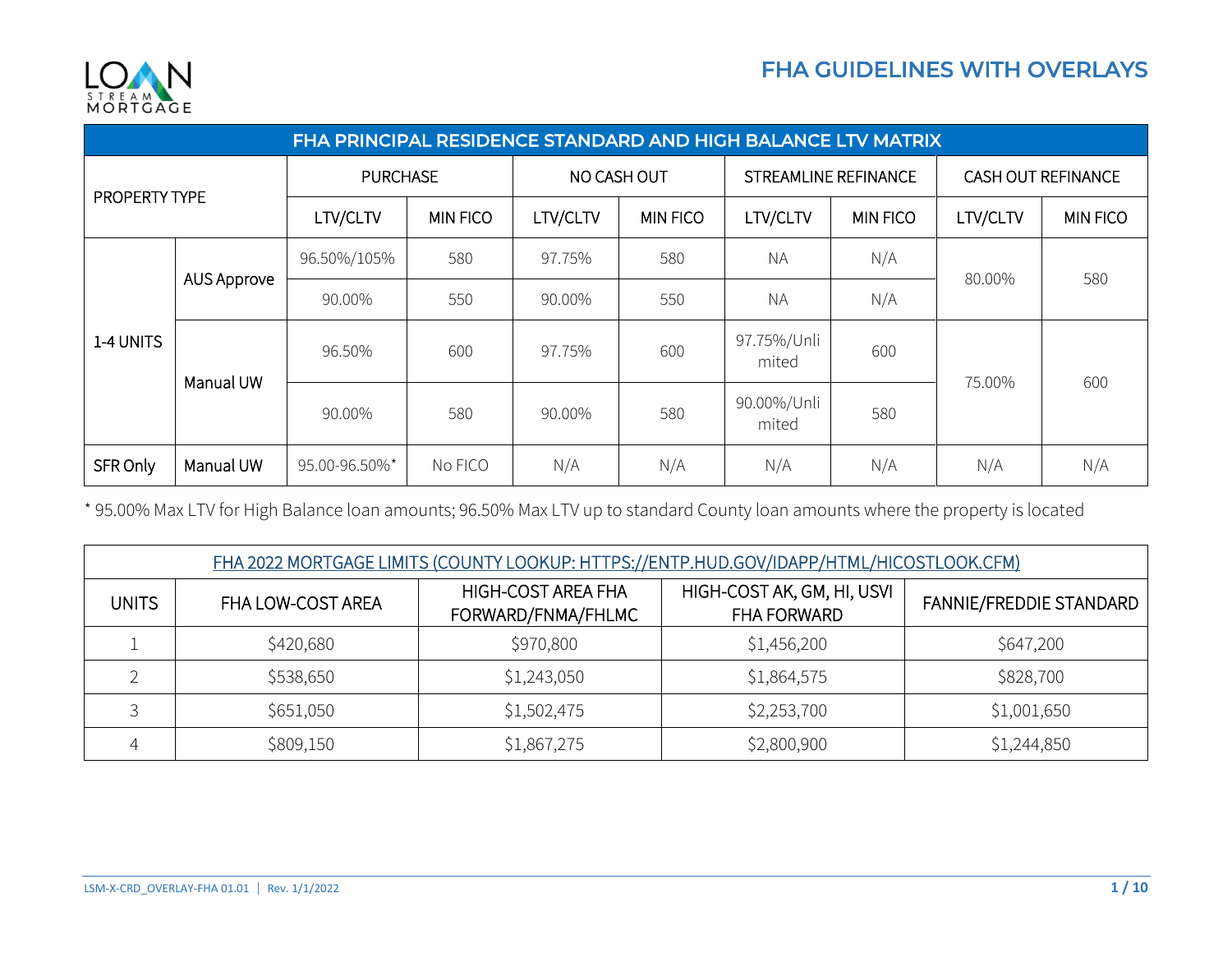

| <b>TOPIC</b>                   | <b>OVERLAY</b>                                                                                                                                                                                                                                                                                                                                                                                                                                                                                                                                                                                                                                                                                                                                                                                                                                                                                                                                                                                                                                                                                                                                                                                                        |
|--------------------------------|-----------------------------------------------------------------------------------------------------------------------------------------------------------------------------------------------------------------------------------------------------------------------------------------------------------------------------------------------------------------------------------------------------------------------------------------------------------------------------------------------------------------------------------------------------------------------------------------------------------------------------------------------------------------------------------------------------------------------------------------------------------------------------------------------------------------------------------------------------------------------------------------------------------------------------------------------------------------------------------------------------------------------------------------------------------------------------------------------------------------------------------------------------------------------------------------------------------------------|
| <b>BASIC GUIDELINES</b>        | Overlays in this matrix apply to Federal Housing Administration (FHA) guidelines. Refer to the FHA Single Family Housing Policy<br>Handbook 4000.1 for additional guidance. Information in this matrix is subject to change without notice.                                                                                                                                                                                                                                                                                                                                                                                                                                                                                                                                                                                                                                                                                                                                                                                                                                                                                                                                                                           |
| Amended Tax Returns            | Accepted for the following amendment reasons:<br>Amended for clerical items only (i.e. modifying a prior ITIN number to a newly issued SSN)<br>$\bullet$<br>Amended for income-related items, under the following conditions:<br>$\bullet$<br>Amended at least sixty (60) days before mortgage application taken<br>$\circ$<br>Amendment shows on transcripts (stamped returns not acceptable)<br>$\circ$<br>Documentation supplied to support the increase, including but not limited to:<br>$\circ$<br>1099 or W2 showing missed/updated income<br>Canceled Checks or Bank Statements showing missed/updated rental income<br>$\blacksquare$                                                                                                                                                                                                                                                                                                                                                                                                                                                                                                                                                                        |
| Appraisal Requirement          | Certified appraiser must complete a full appraisal for all loan amounts over \$1MM regardless of any temporary guidance.<br>$\bullet$                                                                                                                                                                                                                                                                                                                                                                                                                                                                                                                                                                                                                                                                                                                                                                                                                                                                                                                                                                                                                                                                                 |
| Assets                         | Bank Statements must show account activity for a full two (2) month period for all manually underwritten loans.<br>$\bullet$<br>o Follow the AUS for requirements for all loans approved by either DU or LPA<br>Internet Statements, obtained from financial institution's website, must contain same information found on a standard<br>$\bullet$<br>bank statement.<br>VOD as stand-alone document not permitted unless obtained from a Third-Party Vendor.<br>$\bullet$                                                                                                                                                                                                                                                                                                                                                                                                                                                                                                                                                                                                                                                                                                                                            |
| Credit - Borrower with No FICO | Non-traditional Credit Requirements<br>Non-traditional and Insufficient Credit (Manual) for borrowers without a Credit Score, the Mortgagee must either obtain a<br>$\bullet$<br>Non-traditional Mortgage Credit Report (NTMCR) from a credit reporting company or independently develop the<br>borrower's credit history using the requirements outlined below:<br>Non-traditional Mortgage Credit Report (NTMCR)<br>$\circ$<br>Definition: NTMCR refers to a type of credit report designed to access the credit history of a borrower who does<br>$\blacksquare$<br>not have the types of trade references that appear on a traditional credit report.<br>Standard: An NTMCR is used either as a substitute for a TRMCR or RMCR, or as a supplement to a traditional credit<br>report that has an insufficient number of trade items reported to generate a credit score.<br>Mortgagees may use an NTMCR developed by a credit reporting agency that verifies the following information for non-<br>$\circ$<br>traditional credit references:<br>The existence of the credit providers;<br>That credit was actually extended to the borrower; and<br>The creditor has a published address or telephone number<br>٠ |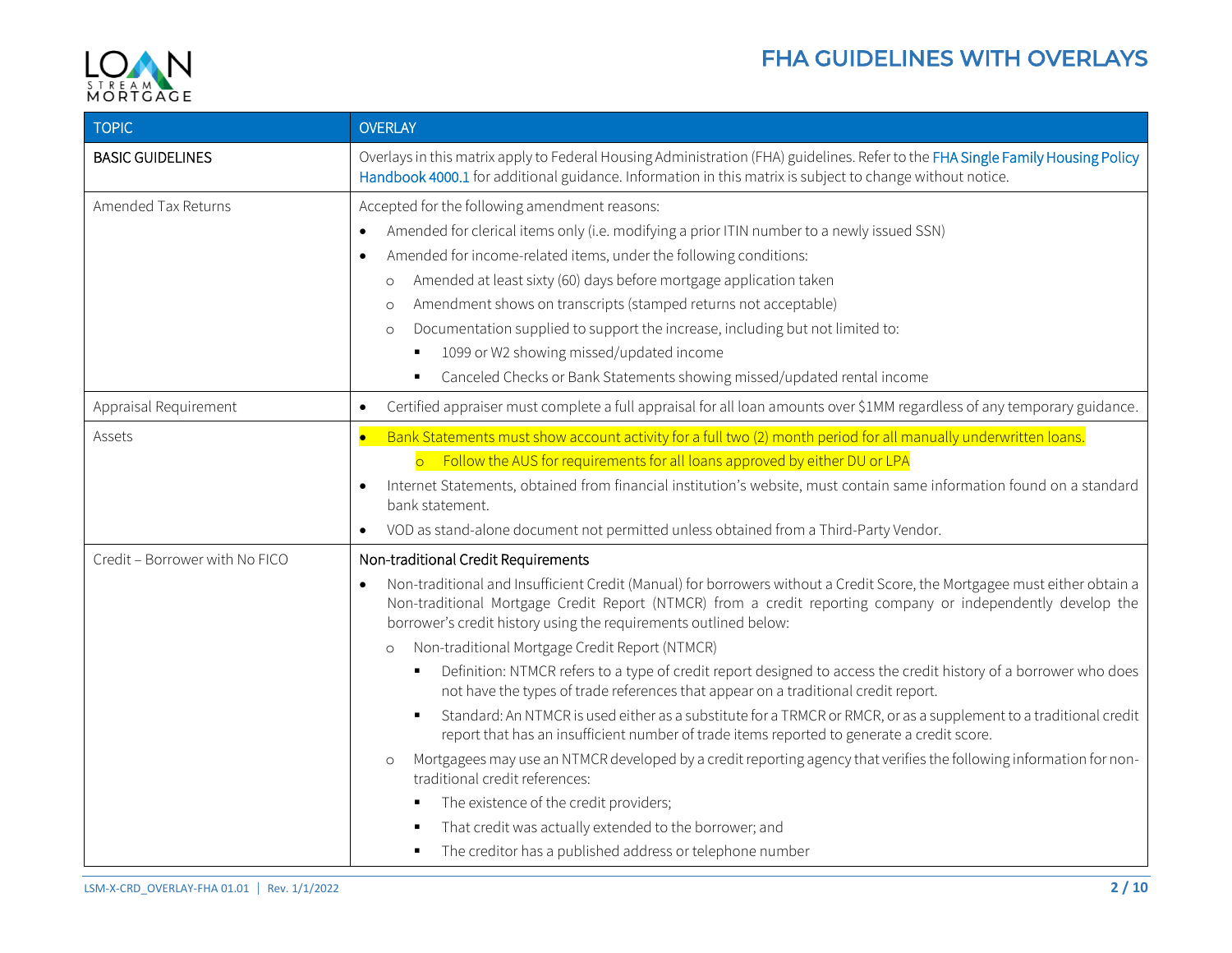



| <b>TOPIC</b>                                  | <b>OVERLAY</b>                                                                                                                                                                                                                                                                                                                                                      |
|-----------------------------------------------|---------------------------------------------------------------------------------------------------------------------------------------------------------------------------------------------------------------------------------------------------------------------------------------------------------------------------------------------------------------------|
|                                               | (Continued)                                                                                                                                                                                                                                                                                                                                                         |
| Credit - Borrower with No FICO<br>(Continued) | The NTMCR must not include subjective statements such as "satisfactory" or "acceptable" and it must be formatted<br>$\circ$<br>in a similar fashion to traditional references providing the following:                                                                                                                                                              |
|                                               | Creditor's name;<br>٠                                                                                                                                                                                                                                                                                                                                               |
|                                               | Date of opening;                                                                                                                                                                                                                                                                                                                                                    |
|                                               | High credit;                                                                                                                                                                                                                                                                                                                                                        |
|                                               | Current account status and 12-month account history;<br>٠                                                                                                                                                                                                                                                                                                           |
|                                               | Required monthly payment;<br>$\blacksquare$                                                                                                                                                                                                                                                                                                                         |
|                                               | Unpaid balance; and                                                                                                                                                                                                                                                                                                                                                 |
|                                               | Payment history in the delinquency categories (i.e. 0x30, 0x60, etc.)<br>$\blacksquare$                                                                                                                                                                                                                                                                             |
|                                               | Independent Verification                                                                                                                                                                                                                                                                                                                                            |
|                                               | The mortgagee may independently verify the borrower's credit references by documenting the existence of the credit<br>$\bullet$<br>provider and that the credit provider extended credit to the borrower.                                                                                                                                                           |
|                                               | To verify the existence of each credit provide, the mortgagee must review public records from the state, county, or city, or<br>other documents providing a similar level of objective information.                                                                                                                                                                 |
|                                               | To verify credit information, the mortgagee must:<br>$\bullet$                                                                                                                                                                                                                                                                                                      |
|                                               | Use a published address or telephone number for the credit provider and not rely solely on information provided by<br>$\circ$<br>the applicant; and                                                                                                                                                                                                                 |
|                                               | Obtain the most recent 12 months of canceled checks, or equivalent proof of payment, demonstrating the timing of<br>payment to the credit provider.                                                                                                                                                                                                                 |
|                                               | To verify the borrower's rental payment history, the mortgagee must obtain a rental reference from the appropriate renal<br>$\bullet$<br>management company, provided the borrower is not renting from a family member, demonstrating the timing of payment<br>of the most recent 12 months in lieu of 12 months of canceled checks or equivalent proof of payment. |
|                                               | Sufficiency of Credit References                                                                                                                                                                                                                                                                                                                                    |
|                                               | To be sufficient to establish the borrower's credit, the credit history must include three credit references, including at least<br>$\bullet$<br>one of the following:                                                                                                                                                                                              |
|                                               | Rental housing payments (subject to independent verification if the borrower is a renter);<br>$\circ$                                                                                                                                                                                                                                                               |
|                                               | Telephone service; or<br>$\circ$                                                                                                                                                                                                                                                                                                                                    |
|                                               | Utility company reference (if not included in the rental housing payment), including:<br>$\circ$                                                                                                                                                                                                                                                                    |
|                                               | Utilities (i.e. Gas, Electricity, Water);                                                                                                                                                                                                                                                                                                                           |
|                                               | Television service; or                                                                                                                                                                                                                                                                                                                                              |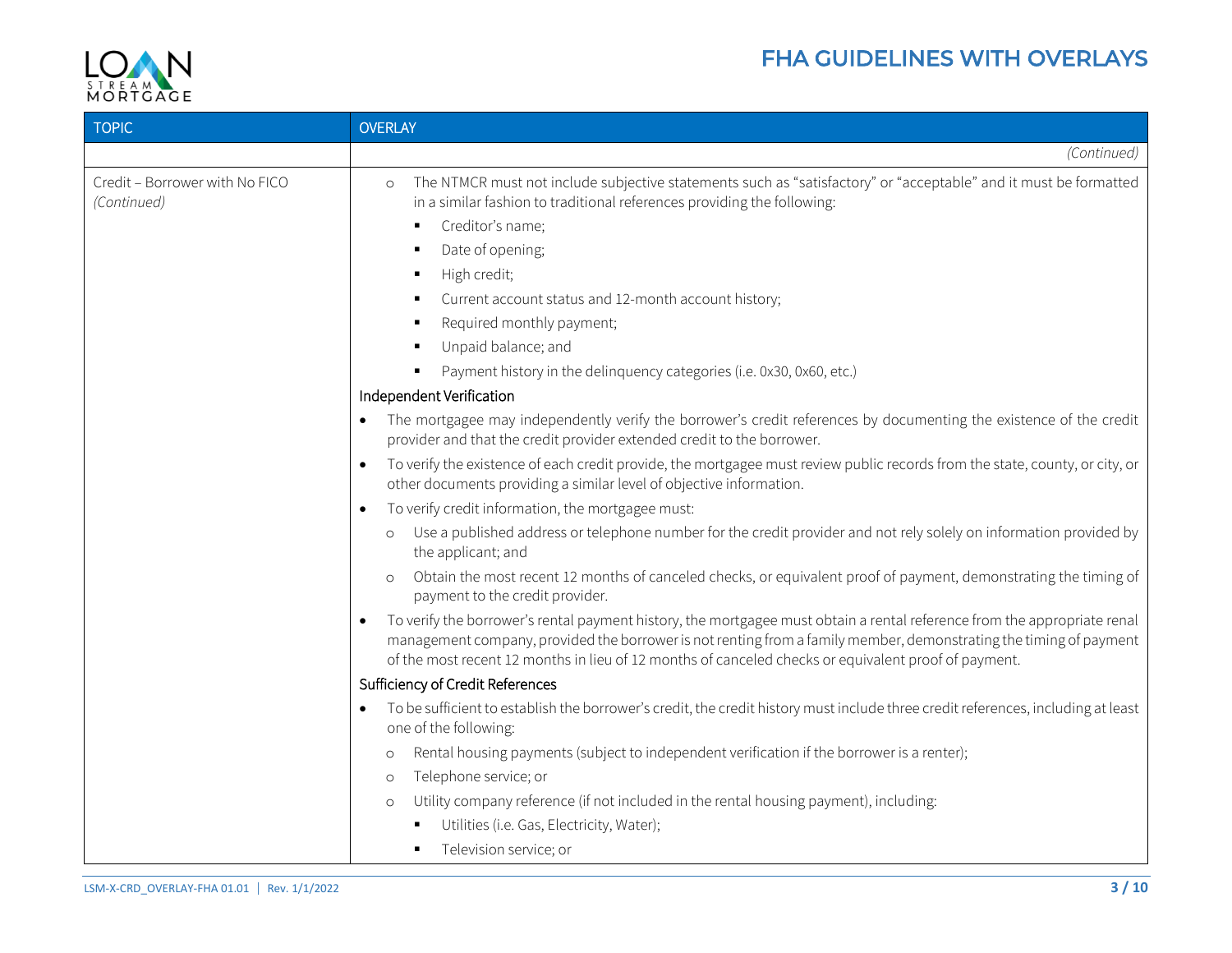## FHA GUIDELINES WITH OVERLAYS



| <b>TOPIC</b>                                  | <b>OVERLAY</b>                                                                                                                                                                                                                                              |
|-----------------------------------------------|-------------------------------------------------------------------------------------------------------------------------------------------------------------------------------------------------------------------------------------------------------------|
|                                               | Internet service.<br>(Continued)                                                                                                                                                                                                                            |
| Credit - Borrower with No FICO<br>(Continued) | If mortgagee cannot obtain all three credit references from the list above, the mortgagee may use the following sources<br>$\bullet$<br>of unreported recurring debt:                                                                                       |
|                                               | Insurance premiums not payroll deducted (i.e. medical, auto, life, renter's insurance);<br>$\circ$                                                                                                                                                          |
|                                               | Payment to childcare providers (must be made to business that provides such services);<br>$\circ$                                                                                                                                                           |
|                                               | School tuition;<br>$\circ$                                                                                                                                                                                                                                  |
|                                               | Retail store card (for example, from department, furniture, appliance store or specialty store)<br>$\circ$                                                                                                                                                  |
|                                               | Rent-to-own (i.e. appliances, furniture)<br>$\circ$                                                                                                                                                                                                         |
|                                               | Payment of the borrower's responsibility on medical bills (portion not covered by insurance)<br>$\circ$                                                                                                                                                     |
|                                               | Documented 12-month history of savings evidenced by regular deposits resulting in an increased balance to the<br>$\circ$<br>account where the deposits are:                                                                                                 |
|                                               | Made at least quarterly;<br>٠                                                                                                                                                                                                                               |
|                                               | Not payroll deducted; and<br>٠                                                                                                                                                                                                                              |
|                                               | Not the cause of insufficient funds (NSF) checks.<br>٠                                                                                                                                                                                                      |
|                                               | Automobile lease<br>$\circ$                                                                                                                                                                                                                                 |
|                                               | Personal loan from an individual with repayment terms in writing and supported by canceled checks to document<br>$\circ$<br>payments; or                                                                                                                    |
|                                               | Documented 12-month history of payment by the borrower on an account for which they are an authorized user.<br>$\circ$                                                                                                                                      |
|                                               | <b>Assets and Reserves</b>                                                                                                                                                                                                                                  |
|                                               | Two months bank statements are required<br>$\bullet$                                                                                                                                                                                                        |
|                                               | Reserves: Manual<br>$\bullet$                                                                                                                                                                                                                               |
|                                               | Reserves refer to the sum of the borrower's verified and documented liquid assets minus the total funds the borrower is<br>$\circ$<br>required to pay at closing (Reserves do not include the amount of cash taken at settlement in cash-out transactions); |
|                                               | Incidental cash received at settlement in other loan transactions;<br>$\circ$                                                                                                                                                                               |
|                                               | Gift funds;<br>$\circ$                                                                                                                                                                                                                                      |
|                                               | Equity in another property; or<br>$\circ$                                                                                                                                                                                                                   |
|                                               | Borrowed funds from any source.<br>$\circ$                                                                                                                                                                                                                  |
|                                               | Reserves: 1-2 Unit Properties - Mortgagee must verify and document reserves equivalent to one months' PITI after closing<br>$\bullet$<br>for 1-2 Unit properties.                                                                                           |
|                                               | Reserves: 3-4 Unit Properties - Mortgagee must verify and document reserves equivalent to three months' PITI after<br>$\bullet$<br>closing for 3-4 Unit properties.                                                                                         |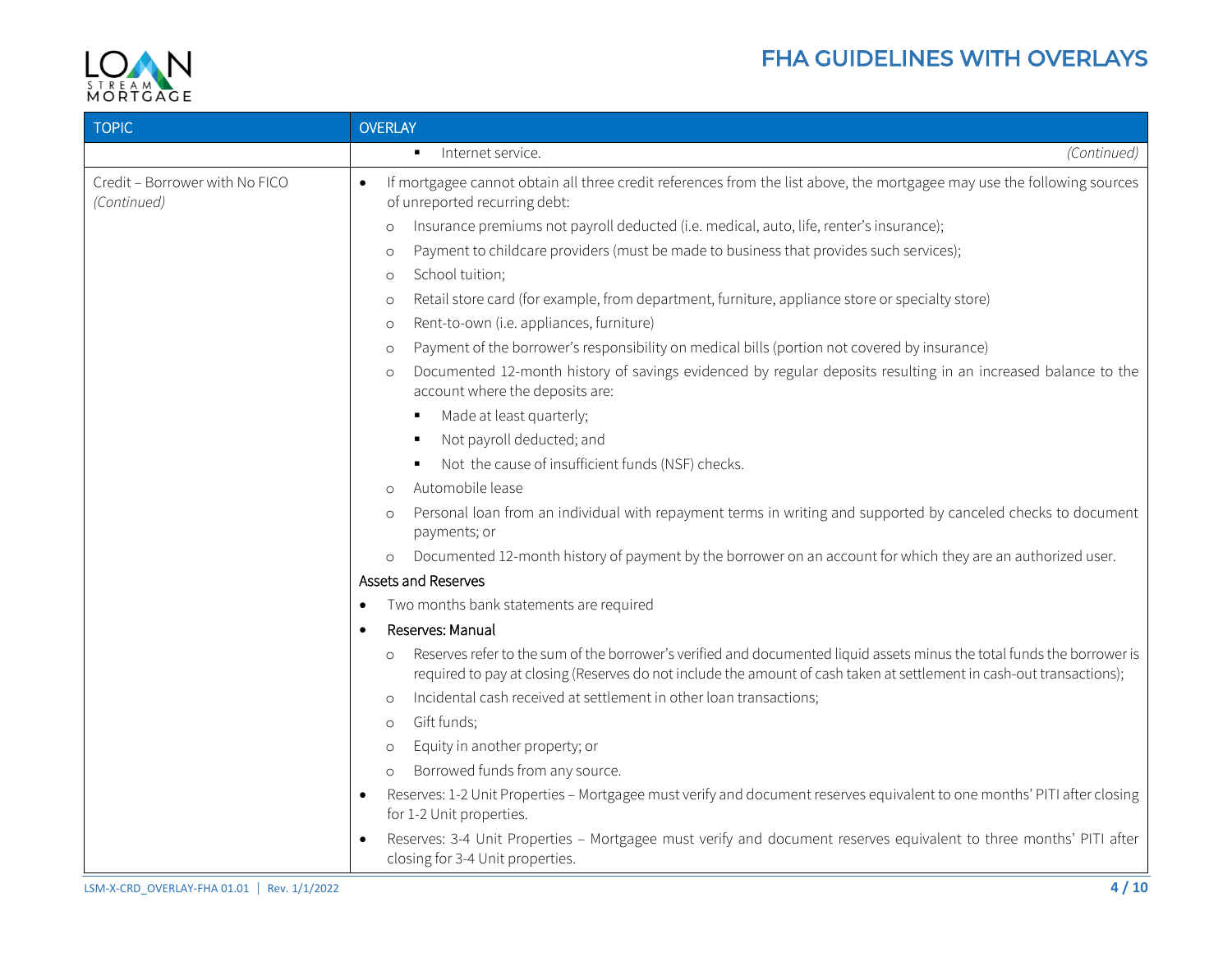

<span id="page-4-0"></span>

| <b>TOPIC</b>                     | <b>OVERLAY</b>                                                                                                                                                                                                                                                                                                                                                                                                                                                                                                                                                                                                                                                                                                                                                                                                                                                                                              |
|----------------------------------|-------------------------------------------------------------------------------------------------------------------------------------------------------------------------------------------------------------------------------------------------------------------------------------------------------------------------------------------------------------------------------------------------------------------------------------------------------------------------------------------------------------------------------------------------------------------------------------------------------------------------------------------------------------------------------------------------------------------------------------------------------------------------------------------------------------------------------------------------------------------------------------------------------------|
|                                  | All other manual underwriting asset requirements apply.<br>$\bullet$                                                                                                                                                                                                                                                                                                                                                                                                                                                                                                                                                                                                                                                                                                                                                                                                                                        |
| Credit Report - Tradelines       | Borrowers whose only credit history is built from Authorized User Accounts are not eligible.                                                                                                                                                                                                                                                                                                                                                                                                                                                                                                                                                                                                                                                                                                                                                                                                                |
| Custodial Account                | An account in a minor's name where the borrower is named only as custodian of the funds is not eligible for use as closing<br>costs, down payment, or reserves.                                                                                                                                                                                                                                                                                                                                                                                                                                                                                                                                                                                                                                                                                                                                             |
| Debt-to-Income Ratio (DTI) - FHA | Maximum DTI<br>FICO ≥ 580: Follow AUS Approve-Eligible<br>$\bullet$<br>FICO < 580: Max or 50% regardless of AUS findings<br>$\bullet$<br>Manual Underwrite: Per FHA Guidelines, compensating factors required if ratios are > 31/43%<br>$\bullet$<br>NO FICO loans are capped at 31/43%, regardless of compensating factors<br>$\circ$<br>FICO $\ge$ 580: 37/47% - ONE of the following is required:<br>$\circ$<br>Verified and documented cash reserves;<br>$\blacksquare$<br>Minimal increase in housing payment; or<br>$\blacksquare$<br>Residual income<br>$FICO \geq 580: 40/40\%$<br>$\circ$<br>No discretionary debt<br>٠<br>FICO $\geq$ 580: 40/50% - TWO of the following are required<br>$\circ$<br>Verified and documented cash reserves;<br>٠<br>Minimal increase in housing payment;<br>Significant income not reflected in effective income; and/or<br>$\blacksquare$<br>Residual income<br>٠ |
| Electronic Signatures/eSigning   | eSigning is allowed for most documents.<br>$\bullet$<br>eSigning is not allowed for items below: (or any Loans with POA)<br>$\bullet$<br>Note<br>$\Omega$<br>Note Rider(s)<br>$\circ$<br>Notice of Right to Cancel<br>$\circ$<br>Security Instrument<br>$\circ$<br>Security Instrument Rider(s)<br>$\circ$<br>COVID-19 Temporary Attestation<br>$\circ$                                                                                                                                                                                                                                                                                                                                                                                                                                                                                                                                                     |
| Escrow Account                   | Escrow Account required; no escrow waiver allowed.                                                                                                                                                                                                                                                                                                                                                                                                                                                                                                                                                                                                                                                                                                                                                                                                                                                          |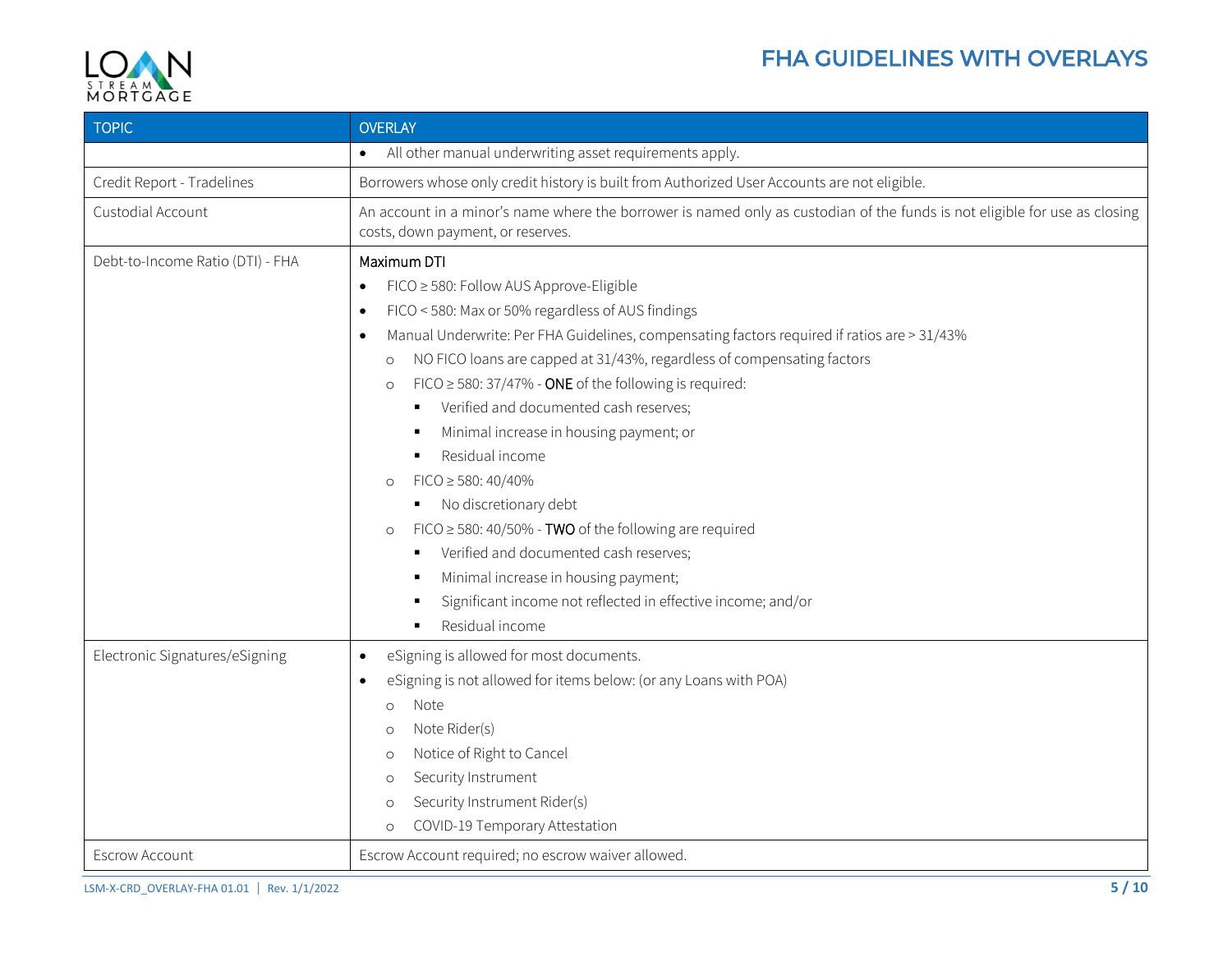

<span id="page-5-0"></span>

| <b>TOPIC</b>                     | <b>OVERLAY</b>                                                                                                                                                                                                                                                                                                                                                                                                                                                                                                                                                                                                                                                                                                                                                            |
|----------------------------------|---------------------------------------------------------------------------------------------------------------------------------------------------------------------------------------------------------------------------------------------------------------------------------------------------------------------------------------------------------------------------------------------------------------------------------------------------------------------------------------------------------------------------------------------------------------------------------------------------------------------------------------------------------------------------------------------------------------------------------------------------------------------------|
| Family-Owned Business            | Two years tax returns are required regardless of AUS recommendation.                                                                                                                                                                                                                                                                                                                                                                                                                                                                                                                                                                                                                                                                                                      |
| FHA Streamline Refinance         | In addition to other FHA overlays listed in this matrix, the following apply to FHA Streamline Refinances:<br>Asset section of loan application must be completed if funds needed to close (Sources of Funds guideline in the Handbook<br>$\bullet$<br>must be followed)<br>Bank statements required (most recent 2 months)<br>$\bullet$<br>"Mortgage Only" Credit Report required with all credit scores listed<br>$\bullet$<br>Income amount is not required on the application<br>$\bullet$<br>Income source must be indicated on the loan application<br>$\bullet$<br>Power of Attorney (POA) not allowed for properties held in trust<br>$\bullet$<br>Verification of employment is required within 10 days of closing (Note date) and again at funding<br>$\bullet$ |
| FHA Credit Qualifying Streamline | Required when any borrower is being removed from existing transaction<br>$\bullet$<br>Maximum ratios are per FHA Manual Underwriting Guidelines<br>$\bullet$<br>Full Credit Report required<br>$\bullet$                                                                                                                                                                                                                                                                                                                                                                                                                                                                                                                                                                  |
| Ineligible Programs - FHA        | 203(h)<br>$\bullet$<br>203(k)<br>$\bullet$<br>Energy Efficient Mortgages (EEM)<br>$\bullet$<br>FHA Back to Work<br>$\bullet$<br>FHA Negative Equity Refinance<br>$\bullet$<br>Section 184 - Indian Home Loan Guarantee Program<br>$\bullet$<br>Section 223(e) - Declining Neighborhoods<br>$\bullet$<br>Section 247 - Hawaiian Homelands<br>$\bullet$<br>Section 248 - Indian Reservations<br>$\bullet$<br>Temporary Buydown<br>$\bullet$<br>Texas 50(a)6 transactions<br>$\bullet$                                                                                                                                                                                                                                                                                       |
| Ineligible Properties            | Co-Ops<br>$\bullet$<br>Indian Leased Land<br>$\bullet$<br>Resale type Deed Restrictions<br>$\bullet$<br>Solar Panels that affect first lien position<br>$\bullet$                                                                                                                                                                                                                                                                                                                                                                                                                                                                                                                                                                                                         |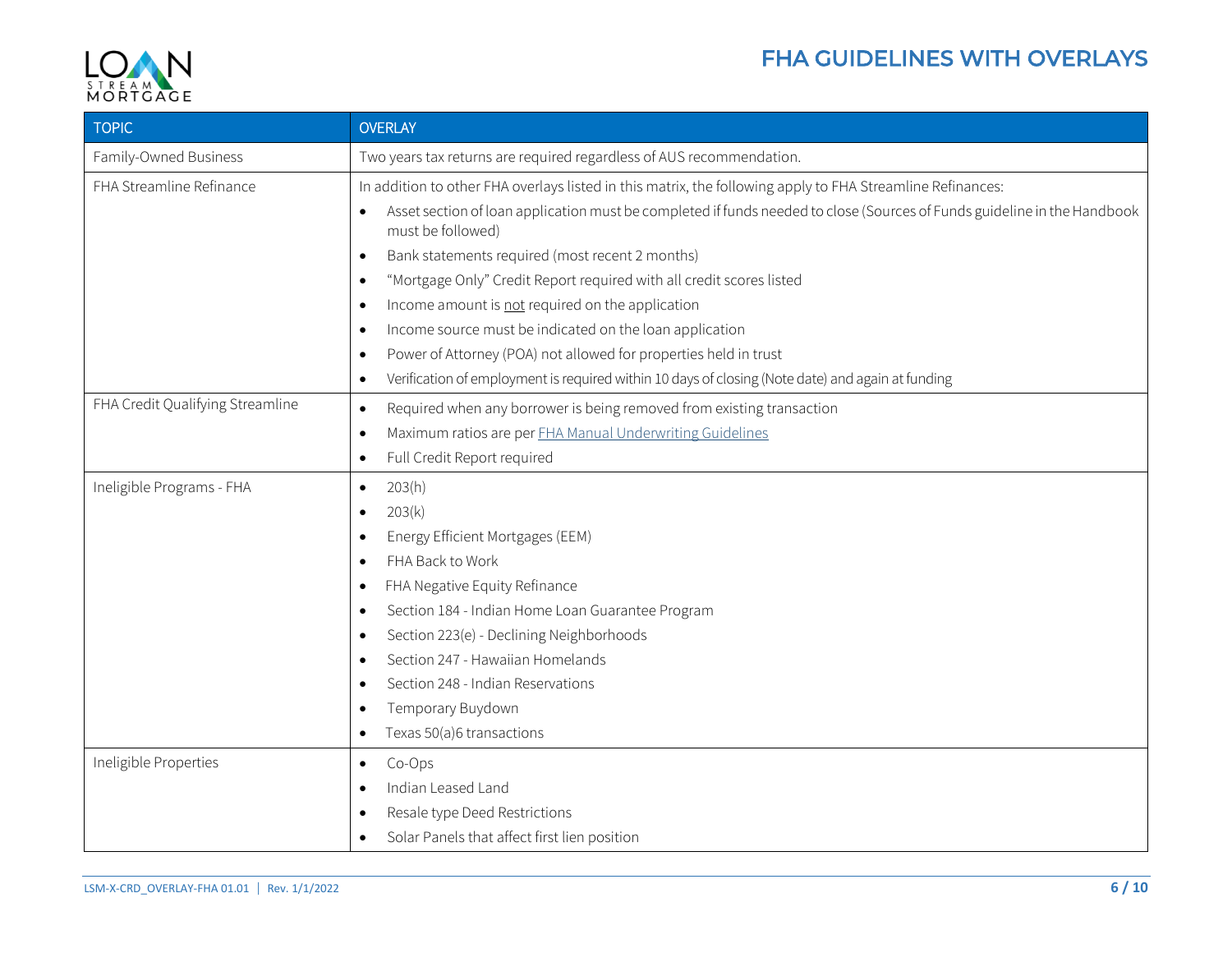

## FHA GUIDELINES WITH OVERLAYS

| <b>TOPIC</b>                      | <b>OVERLAY</b>                                                                                                                                                                                                                                                                                                                                                                                                                                                                                                                                                                                                                                                                                                                                  |
|-----------------------------------|-------------------------------------------------------------------------------------------------------------------------------------------------------------------------------------------------------------------------------------------------------------------------------------------------------------------------------------------------------------------------------------------------------------------------------------------------------------------------------------------------------------------------------------------------------------------------------------------------------------------------------------------------------------------------------------------------------------------------------------------------|
| Minimum Loan Amount               | \$75,000                                                                                                                                                                                                                                                                                                                                                                                                                                                                                                                                                                                                                                                                                                                                        |
| Mortgage Credit Certificate (MCC) | Not permitted                                                                                                                                                                                                                                                                                                                                                                                                                                                                                                                                                                                                                                                                                                                                   |
| Multiple Loans to One Borrower    | LSM will close up to eight (8) properties for one borrower, including the subject property, or a total of \$2M in financing,<br>$\bullet$<br>whichever is less.<br>Maximum of 20% ownership concentration in any one project or subdivision.<br>$\bullet$                                                                                                                                                                                                                                                                                                                                                                                                                                                                                       |
| Non-Occupant Co-Borrower          | Allowed per FHA guidelines.                                                                                                                                                                                                                                                                                                                                                                                                                                                                                                                                                                                                                                                                                                                     |
| Non-Permanent Resident Aliens     | These borrowers accepted under the following conditions:<br>Acceptable Visa evidence provided<br>$\bullet$<br>Borrower eligible to work in the U.S., as evidenced by EAD issued by the USCIS<br>$\bullet$<br>Borrower has valid Social Security Number (SSN)<br>$\bullet$<br>Borrower satisfies the same requirements, terms, and conditions as those for U.S. citizen<br>$\bullet$<br>DACA: With Category C33 work status under deferred action, DACA borrowers allowed:<br>$\bullet$<br>EAD must be current (if expiring within one year, evidence history of renewals)<br>$\circ$<br>Income source must be stable with a two-year work history<br>$\circ$<br>Diplomatic Immunity: Borrowers with Diplomatic Immunity ineligible<br>$\bullet$ |
| Payment History                   | 0x30 lates in the last 12 months for all manual underwrites<br>$\bullet$<br>Follow FHA guidelines for all AUS approved loans<br>$\bullet$                                                                                                                                                                                                                                                                                                                                                                                                                                                                                                                                                                                                       |
| Power of Attorney (POA)           | A POA may not be eSigned and must be specific to the transaction.<br>(See also: Power of Attorney note under FHA Streamline Refinance)                                                                                                                                                                                                                                                                                                                                                                                                                                                                                                                                                                                                          |
| Recently Listed Properties        | Property must be off the market at least one day prior to mortgage application date.                                                                                                                                                                                                                                                                                                                                                                                                                                                                                                                                                                                                                                                            |
| Renegotiated Purchase Contract    | Not allowed; however, minor adjustments due to condition or other relevant factors are permitted.<br>$\bullet$<br>Increase of sales price after appraisal completed is not permitted.<br>$\bullet$                                                                                                                                                                                                                                                                                                                                                                                                                                                                                                                                              |
| Reserve Requirements              | 3 months PITIA is required for all 3-4 unit properties<br>$\bullet$<br>1 month for all manual underwrites, excluding streamlines<br>$\bullet$<br>If DTI > 31/43% additional reserves may be required<br>$\circ$<br>Please reference FHA Comp Factors for additional guidelines<br>$\bullet$<br>(Continued)                                                                                                                                                                                                                                                                                                                                                                                                                                      |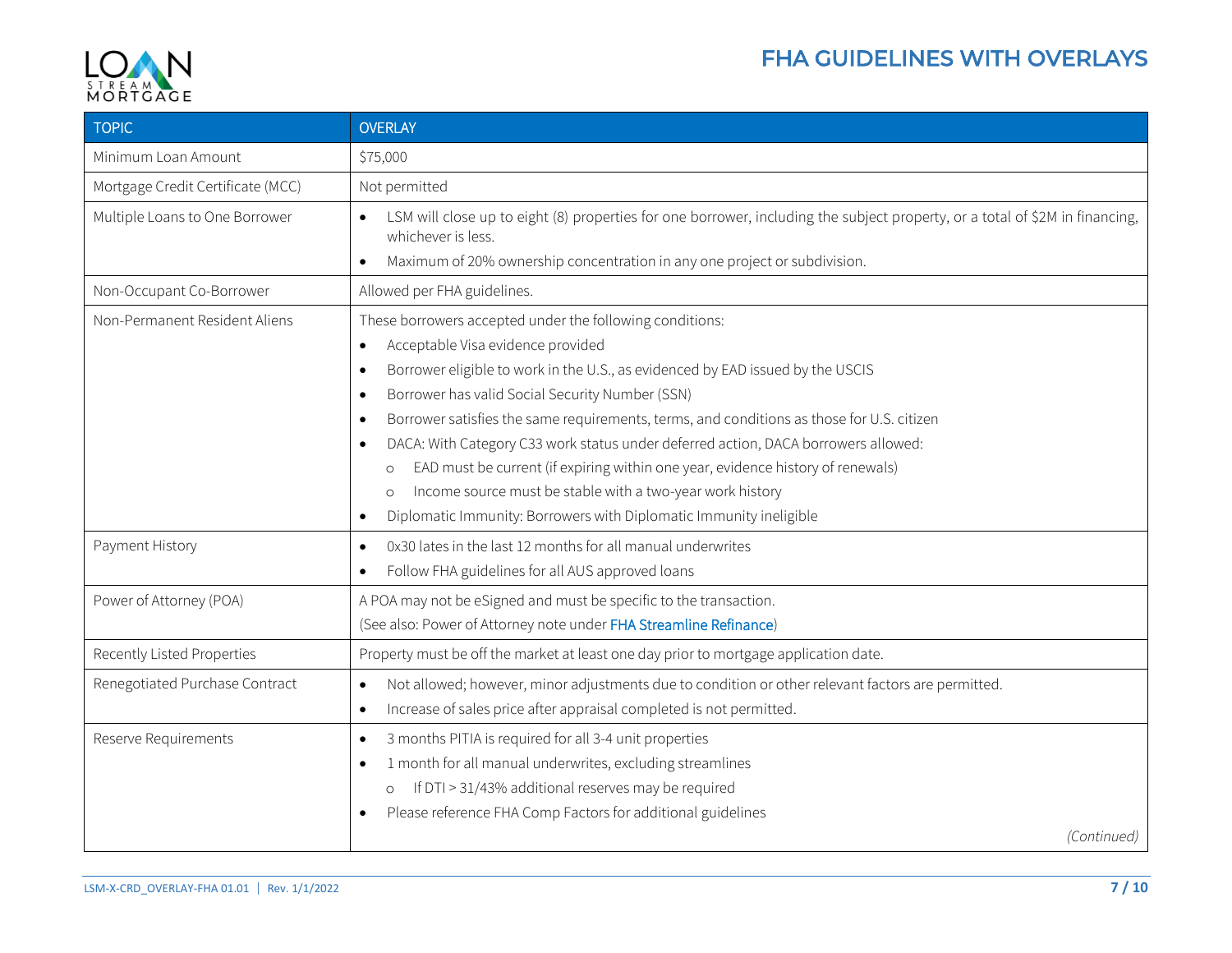

## FHA GUIDELINES WITH OVERLAYS

| <b>TOPIC</b>                     | <b>OVERLAY</b>                                                                                                                                     |                                     |                                                                                                                                                                                                                                             |  |  |
|----------------------------------|----------------------------------------------------------------------------------------------------------------------------------------------------|-------------------------------------|---------------------------------------------------------------------------------------------------------------------------------------------------------------------------------------------------------------------------------------------|--|--|
| Reserve Requirements (Continued) |                                                                                                                                                    |                                     |                                                                                                                                                                                                                                             |  |  |
|                                  | Lowest<br>Minimum<br>Decision<br>Credit Score                                                                                                      | Maximum<br>Qualifying<br>Ratios (%) | <b>Acceptable Compensating Factor</b>                                                                                                                                                                                                       |  |  |
|                                  | -579 or No Credit Scon                                                                                                                             | 31/43                               | Not applicable. Borrowers with Min<br>num Decision Credit Scores below 580, or with no credit score may not exceed 31/43<br>ration                                                                                                          |  |  |
|                                  | 580 and above                                                                                                                                      | 31/43                               | No compensating factors required<br><b>Energy Efficient Homes may have stretch ratios of 33/45</b>                                                                                                                                          |  |  |
|                                  | 580 and above                                                                                                                                      | 37/47                               | One of the following:<br>verified and documented cash Reserves;<br>minimal increase in housing payment; or<br>residual income.                                                                                                              |  |  |
|                                  | 580 and above                                                                                                                                      | 40/40                               | No discretionary debt                                                                                                                                                                                                                       |  |  |
|                                  | 580 and above                                                                                                                                      | 40/50                               | Two of the following:<br>• verified and documented cash Reserves;<br>minimal increase in housing payment;<br>significant additional income not reflected in Effective Income; and/or<br>residual income.                                    |  |  |
|                                  |                                                                                                                                                    |                                     |                                                                                                                                                                                                                                             |  |  |
| Social Security Number (SSN)     | All borrowers must have a valid SSN.                                                                                                               |                                     |                                                                                                                                                                                                                                             |  |  |
| <b>Tax Transcripts</b>           | Required when tax returns are used to qualify borrower income                                                                                      |                                     |                                                                                                                                                                                                                                             |  |  |
| Unpaid Federal Tax Debt          | LSM considers all unpaid tax debt from prior years as delinguent, even if lien has not been filed; three months' payments<br>$\bullet$<br>required |                                     |                                                                                                                                                                                                                                             |  |  |
|                                  | Borrower with delinquent Federal Tax Debt is ineligible                                                                                            |                                     |                                                                                                                                                                                                                                             |  |  |
|                                  |                                                                                                                                                    |                                     | NOTE: Record of Account can be used in lieu of canceled check or proof of electronic payment.                                                                                                                                               |  |  |
| <b>TOPIC</b>                     | <b>OVERLAY</b>                                                                                                                                     |                                     |                                                                                                                                                                                                                                             |  |  |
| MANUFACTURED HOME GUIDELINES     |                                                                                                                                                    |                                     | Overlays in this matrix apply to Federal Housing Administration (FHA) guidelines. Refer to the FHA Single Family Housing Policy<br>Handbook 4000.1 for additional guidance. Information in this matrix is subject to change without notice. |  |  |
| Standards (09/14/2015)           | following:                                                                                                                                         |                                     | Appraiser must notify mortgagee and report any deficiency of MPR or MPS if a manufactured home does not comply with the                                                                                                                     |  |  |
|                                  | Floor area must be $\geq$ 400 sq ft<br>$\bullet$                                                                                                   |                                     |                                                                                                                                                                                                                                             |  |  |
|                                  | $\bullet$<br>ineligible for insured financing.)                                                                                                    |                                     | Constructed on or after June 15, 1976, in conformance with the federal MHCSS, as evidenced by an affixed HUD<br>Certification Label in accordance with 24 CFR §3280.11 (Manufactured Homes produced prior to June 15, 1976 are              |  |  |
|                                  | $\bullet$<br>real estate for taxation purposes)                                                                                                    |                                     | Manufactured home and site exist together as a real estate entity in accordance with state law (but need o be treated as                                                                                                                    |  |  |
|                                  | $\bullet$                                                                                                                                          |                                     | Manufactured home was moved from the factory or dealer directly to the site                                                                                                                                                                 |  |  |
|                                  | $\bullet$                                                                                                                                          |                                     | Manufactured home was designed to be used as a dwelling with a permanent foundation built to comply with PFGMH                                                                                                                              |  |  |
|                                  |                                                                                                                                                    |                                     | (Continued)                                                                                                                                                                                                                                 |  |  |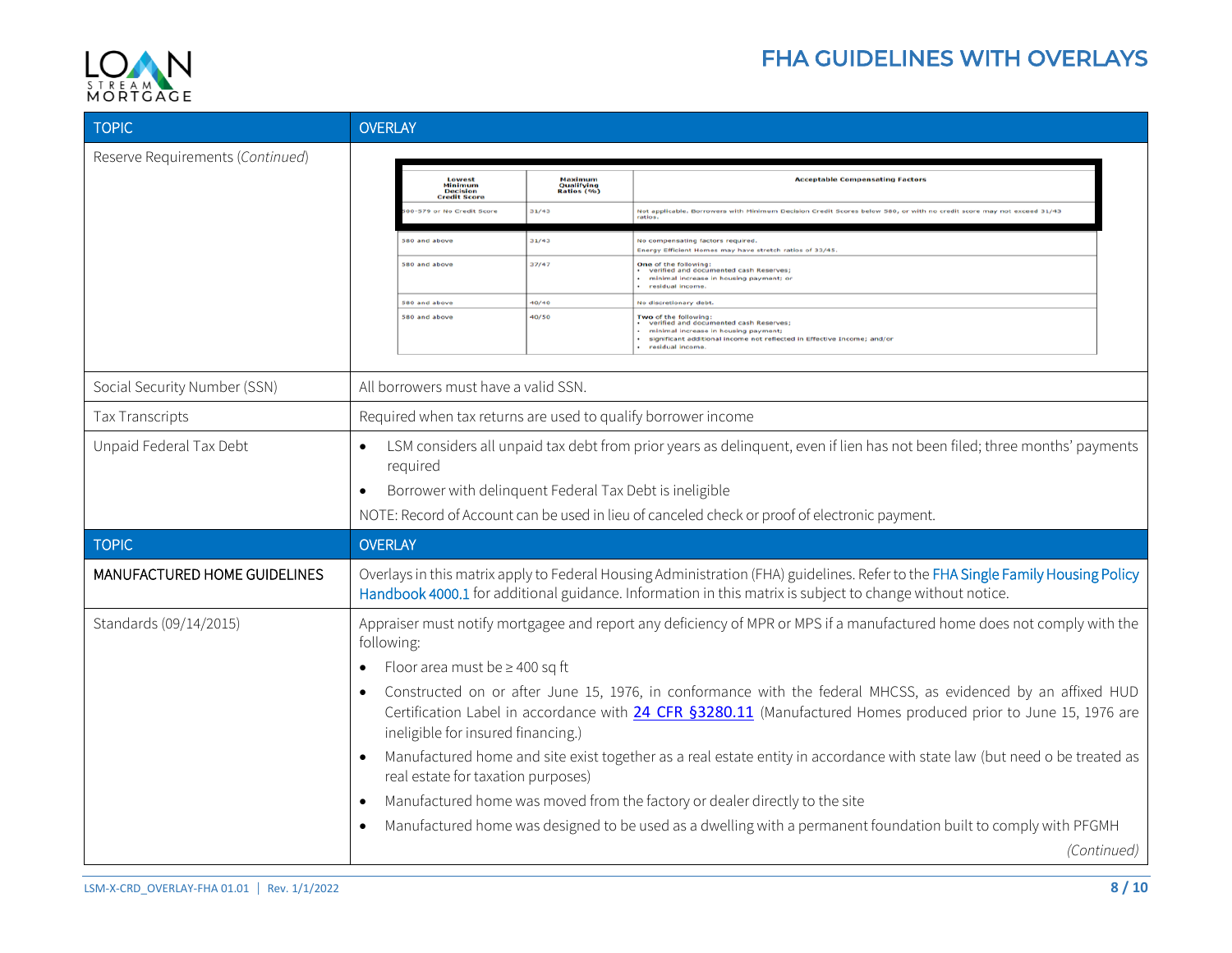

| <b>TOPIC</b>                       | <b>OVERLAY</b>                                                                                                                                                                                                                                                                                                                                                                                                                                                     |
|------------------------------------|--------------------------------------------------------------------------------------------------------------------------------------------------------------------------------------------------------------------------------------------------------------------------------------------------------------------------------------------------------------------------------------------------------------------------------------------------------------------|
| Standards (09/14/2015) (Continued) | Finished grade elevation beneath the manufactured home (or, if basement used, the grade beneath the basement floor)<br>$\bullet$<br>is at or above the 100-year return frequency flood elevation                                                                                                                                                                                                                                                                   |
|                                    | Structure is designed for occupancy as a principal residence by a single family<br>$\bullet$                                                                                                                                                                                                                                                                                                                                                                       |
|                                    | Lease, if applicable, meets the requirement s of Valuation of Leasehold Interest<br>$\bullet$                                                                                                                                                                                                                                                                                                                                                                      |
| Estimate Cost (New Construction)   | The appraiser must apply the cost approach for New Construction Manufactured Housing.                                                                                                                                                                                                                                                                                                                                                                              |
| Flood Zone                         | LSM does not allow manufactured homes in a flood zone.<br>$\bullet$                                                                                                                                                                                                                                                                                                                                                                                                |
| Foundation: Existing Construction  | Definition: Existing construction for manufactured housing refers to a manufactured home that has been permanently<br>$\bullet$<br>installed on a site for one year or more prior to the case number assignment date.                                                                                                                                                                                                                                              |
|                                    | Standard: If the perimeter enclosure is non-load-bearing skirting comprised of lightweight material, the entire surface area<br>of the skirting must be permanently attached to backing made of concrete, masonry, treated wood, or a product with<br>similar strength and durability.                                                                                                                                                                             |
|                                    | Skirting: Skirting refers to a non-structural enclosure of a foundation crawl space that is typically, but not always, a<br>$\circ$<br>lightweight material such as vinyl or metal attached to the side of the structure and extending to the ground (generally<br>not installed below frost depth).                                                                                                                                                               |
|                                    | Perimeter Enclosure (MPR/MPS Item): The space beneath the manufactured home must be properly enclosed; the<br>perimeter enclosure must be a continuous wall that is adequately secured to the perimeter of the unit and allows for<br>proper ventilation of the crawl space.                                                                                                                                                                                       |
|                                    | Required Analysis and Reporting: If the manufactured home foundation does not meet the requirements for Existing<br>$\bullet$<br>Construction, the appraiser must notify the mortgagee and report the deficiency in the MPR or MMPS.                                                                                                                                                                                                                               |
| Foundation: New Construction       | Definition: New construction for manufactured housing refers to a manufactured home that has been permanently<br>$\bullet$<br>erected on a site for less than one year prior to the case number assignment date.                                                                                                                                                                                                                                                   |
|                                    | Standard: The space beneath the house must be enclosed by a continuous foundation type construction designed to<br>$\bullet$<br>resist all forces to which it is subject without transmitting forces to the building superstructure; the enclosure must be<br>adequately secured to the perimeter of the house and be constructed of materials that conform, accordingly, to HUD MPS<br>(such as concrete, masonry or treated wood) and the PFGMH for foundations. |
|                                    | Required Analysis and Reporting: If the manufactured home foundation does not meet the requirements for New<br>$\bullet$<br>Construction, appraiser must notify the mortgagee and report the deficiency of the MPR or MPS.                                                                                                                                                                                                                                         |
| HUD Data Plate                     | Standard HUD Data Plate Requirements: Manufactured homes have a data plate affixed in a permanent manner, typically<br>$\bullet$<br>adjacent to the electric service panel, the utility room, or within a cabinet in the kitchen.                                                                                                                                                                                                                                  |
|                                    | (Continued)                                                                                                                                                                                                                                                                                                                                                                                                                                                        |